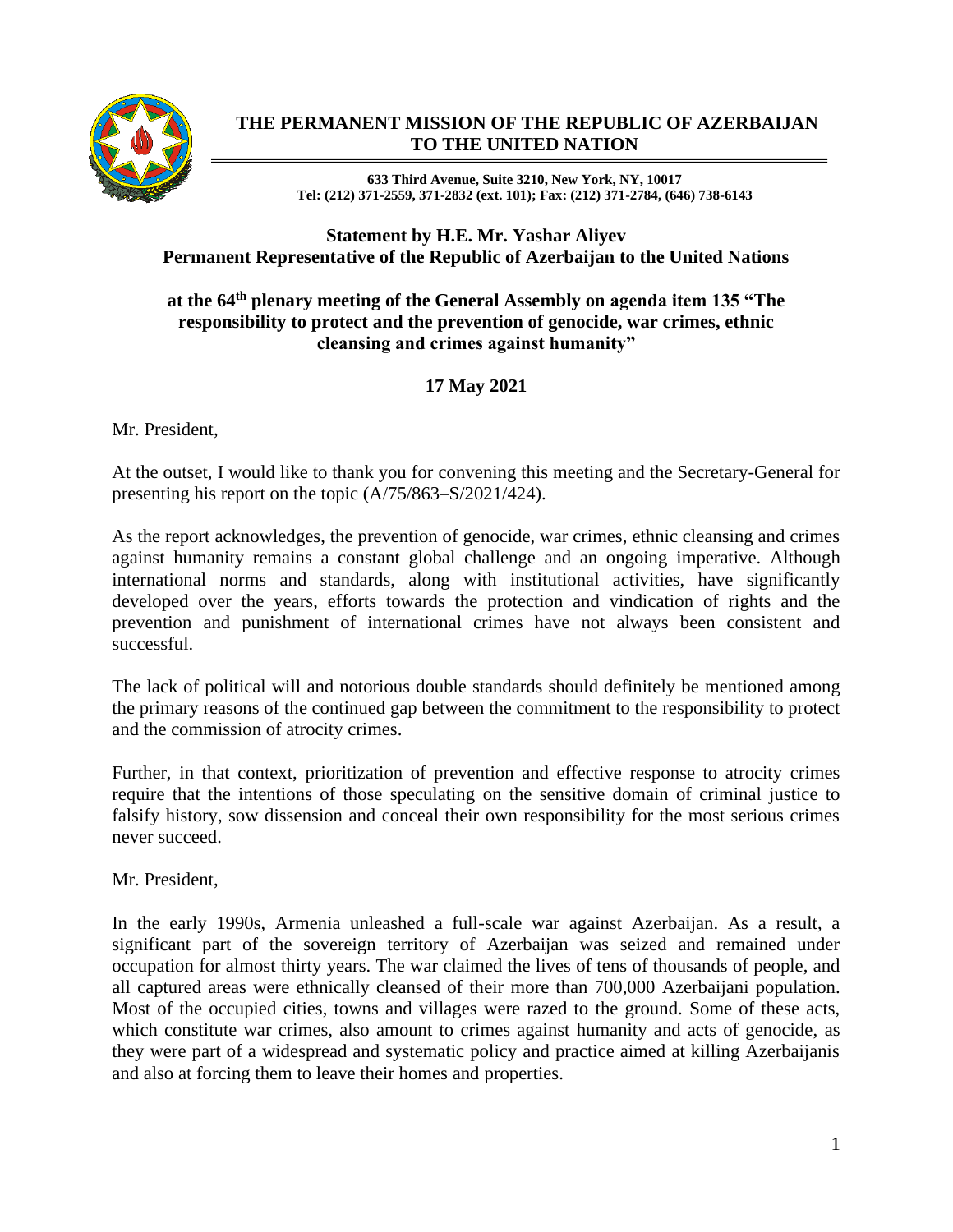The scale of the violations is evidenced by about 4000 citizens of Azerbaijan went missing in connection with the conflict. Armenia refuses to account for the missing persons and to conduct investigations into their fate.

In 1993, in response to the continued acts of Armenian aggression, the Security Council adopted four resolutions – 822, 853, 874 and 884 – condemning the use of force against Azerbaijan, the occupation of its territories and attacks on civilians and bombardment of inhabited areas, reaffirming respect for the sovereignty and territorial integrity of Azerbaijan, the inviolability of international borders and the inadmissibility of the use of force for the acquisition of territory and demanding the immediate, complete and unconditional withdrawal of Armenian occupying forces from all the occupied territories of Azerbaijan.

However, key demands contained in those resolutions were not implemented by Armenia and the mediation efforts conducted within the framework of the OSCE yielded no results.

Moreover, numerous appeals by Azerbaijan on the need to ensure accountability for atrocity crimes committed by Armenia in the course of the conflict remained a voice in the wilderness. Likewise, our calls in relation to the rights of hundreds of thousands of Azerbaijanis uprooted from their homes, the illegal settlement practices and systematic destruction of our cultural heritage in the occupied territories faced with indifference of those who loudly position themselves as true defenders of human rights and humanitarian law.

On the contrary, their attempts to maintain "a reasonable balance", instead of calling a spade a spade, and manifest selectivity with regard to the universally recognized obligations and commitments under international law only encouraged Armenia to continue sticking to its guns and contributed to its sense of permissiveness. Over this period, Armenia repeatedly carried out armed provocations on the ground, which caused numerous casualties among the civilians in my country.

Another act of aggression by Armenia on 27 September 2020 became a logical consequence of the impunity it has enjoyed for more than thirty years. Shelling with prohibited cluster munitions and ballistic missiles of major cities and towns of Azerbaijan located far from the front line where there were no military targets, including in particular a series of ruthless night-time missile strikes on the residential areas in the cities of Ganja and Barda, resulted in the killing of 101 Azerbaijani civilians, including 12 children. Over 400 civilians were wounded, some 84,000 people were forced to leave their homes and almost 5,000 private houses, apartment buildings and other civilian objects were either destroyed or damaged. Even hospitals, medical facilities, ambulances, schools, kindergartens, religious sites, cultural monuments and cemeteries were not spared.

In the course of the combat actions that lasted 44 days, Azerbaijan liberated more than 300 cities, towns and villages from occupation. Acting in full accordance with the inherent right of selfdefence under the Charter of the United Nations and customary international law, Azerbaijan has fought within its internationally recognized territory to repulse aggression, end the occupation and protect its people facing the imminent threat of atrocity.